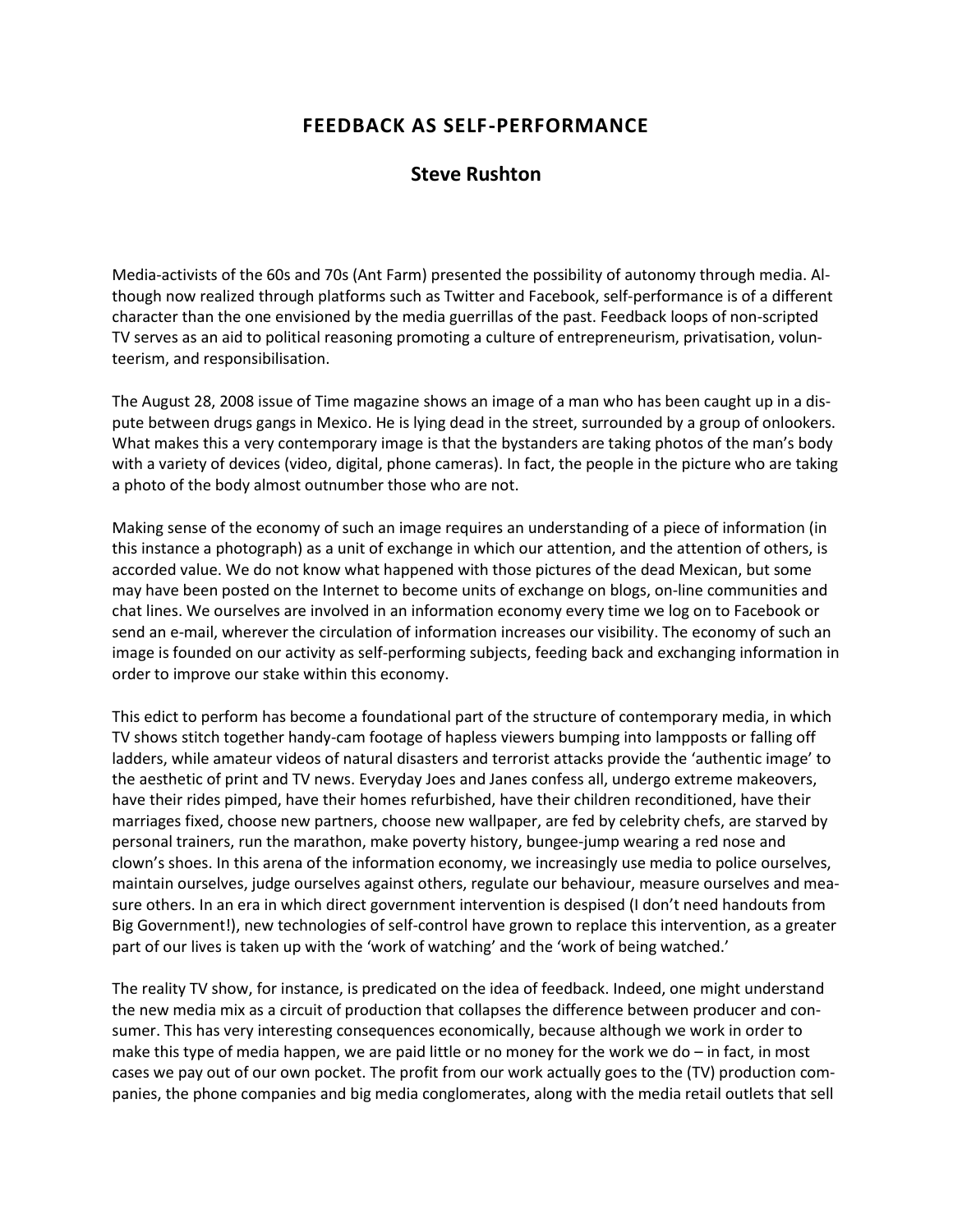us upgraded equipment. As a consequence of all this, we can no longer say we live in 'the society of the spectacle.' We are everything but passive consumers of products; we live in a society of self-performance in which we constantly present ourselves, and excite the interest of others in what we do; and this self-performance is a commodity that has a price. I don't think I'm straying into the realms of science fiction if I suggest that contemporary media have created a form of immediacy in which human subjectivity is the principal object of production and consumption, and in which media serve to facilitate this production and consumption. Laurie Ouellette and James Hay, in "Better Living Through Reality TV" (2008), link Foucault's idea of 'governmentality' with current liberal strategies of 'privatisation,' 'volunteerism,' 'entrepreneurism,' and 'responsibilisation' which extend media production into the realm of political reasoning. It is the regime of constant testing, perpetual visibility and self-reliance that governs and produces its subject. [1]

So the training and testing which is central to reality TV shows, along with the personal investments in the aims of the show ('this will teach me something, make me a better person'), serve to translate the negatives of travail and ruthless competition into the positives of self-improvement and personal empowerment.

The imperative to perform has been a subject of discussion for some time, of course, and has been variously described as "the experience economy" (Gilmore and Pine), "the immaterial economy" (Lazzarato), "the control society" (Deleuze), "the mode of information" (Poster), "the weightless society" (Leadbeater), "The Networked Society" (Castells), and as the engine behind "the new spirit of capitalism" (Boltanski & Chiapello). All attempt to explain the shift from a manufacturing society, which is based on physical labour and material products, to a networked society, which is based on the exchange of information. The network, or non-hierarchical 'trading zone' are, as I mentioned before, cybernetic notions, and we use them all the time to understand and 'narrativise' the world we live in. The very idea of feedback within the social network is one of those ideas that shape our world. It is inescapable; but it is possible to trace its origins, chart its effects and establish some sort of critical position.

For his part, Andrejevic insists on an understanding of capitalism as a surveillance system that grows more sophisticated as it develops. I find Andrejevic's broad stroke very convincing: since the time of the enclosure of land we have seen a "consolidation of techniques not only of monitoring workers but of centralising control over the manufacturing process." [2] So the phases are: (a.) the enclosure of land, which peaked in the middle of the eighteenth century; (b.) Taylorism in the nineteenth century (scientific management which resulted in the division of material and mental labour); (c.) Fordism in the twentieth century (subordination of the time of the workers to that of the assembly line and the 'de-naturing' of labour); and (d.) the digital age, which promises to restore time to the individual and release the wage slaves from the factory floor, etc. In fact this promise is not fulfilled, because the digital age actually represents a re-ordering of the relations between production and consumption, between 'our own time' and 'the company's time.' As we increasingly attempt to sell ourselves as a commodity, our subjecthood becomes one of perpetual presentation; and of course, we seek to find our destiny in the new subjecthood, which we are forced to invent for ourselves.

Andrejevic argues that the panopticism of modernity (surveillance through monitoring individuals in the workplace – Taylor's scientific management) has given way, through the processes of new techniques of information management, to the dual action of panopticonism (the few watching the many) and synopticonism (the many watching the few). The synoptic is the regime of the celebrity, of course.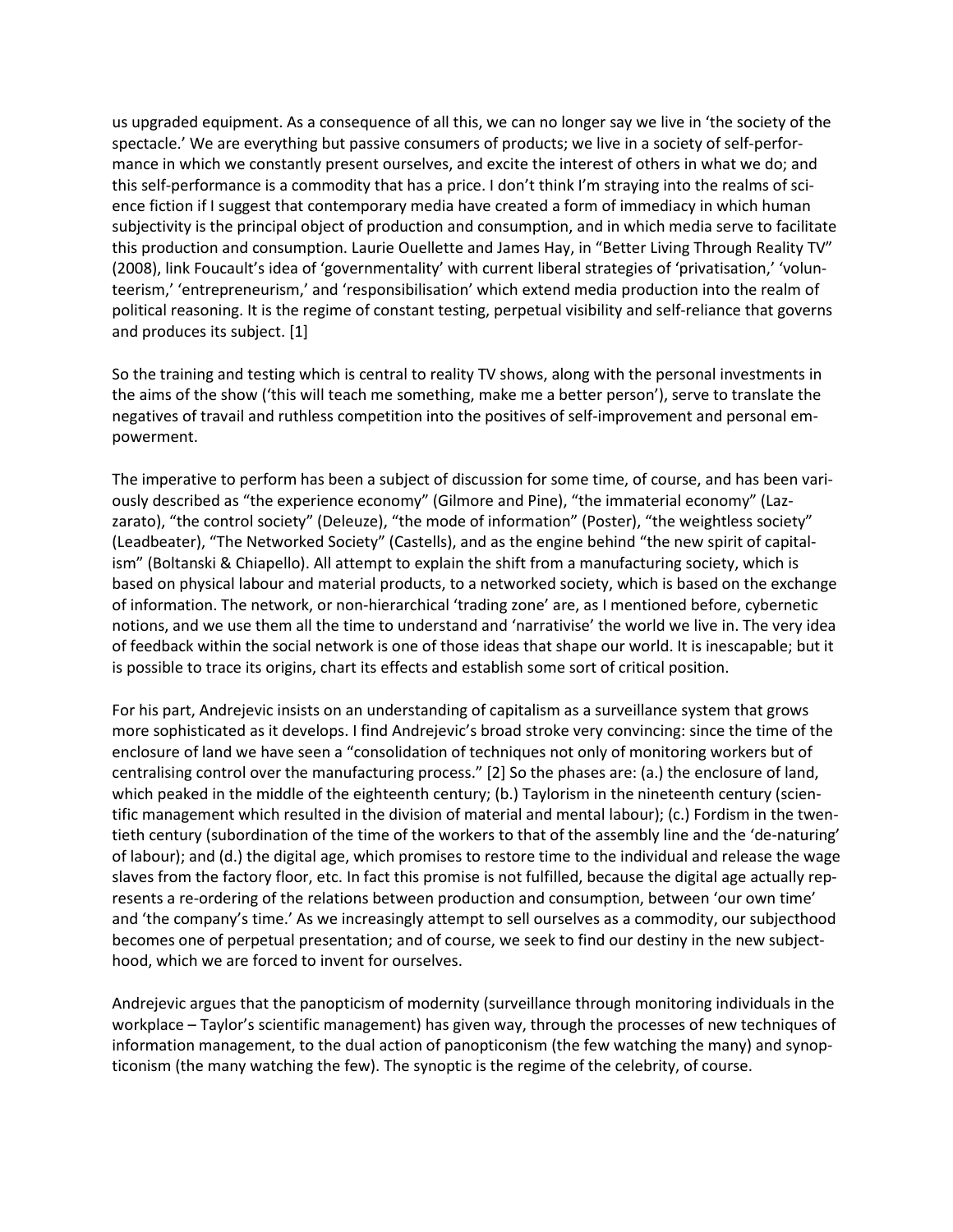Through the necessary exchange of data about ourselves, we are being herded into what Andrejevic calls a 'digital enclosure' in which our identities (or profiles) can be constructed, in which we can be identified as very particular consumers, and in which ultimately our own performance becomes a commodity for exchange. So the digital age essentially represents a new discipline of management relations, and perhaps it would be fair to say, a new discipline of self-management – and as the volunteerist models such as The Big Society are rolled out, a new era of political management.

The feedback loop of reality TV should be understood in this broader social and technological context, as an agent of governance. The word 'cybernetics' (the science of feedback systems) shares its etymological roots with the verb 'to govern', incidentally. It is also worth remembering that within cybernetics the 'control' of a system comes from within that system, it is not imposed from the outside.

How the TV industry understands itself in the light of this shift to self-performance is demonstrated by Chris Short, head of interactive media at Endemol UK, the producers of the reality TV franchise Big Brother. Back in 2002 he said: "We're creating a virtuous circle that excites the interactive audience about what's going on in the house, drives them toward the TV program, the TV program will drive them to the internet, the internet to the other ways they can get information, and the other ways back to the TV." [3] The non-scripted TV show is at the high end of an imperative to perform, which can be seen in any number of instances where the community is sold back to itself as a commodity.

To understand how the ontology of television has shifted during recent years, it is worth looking again at Richard Serra and Charlotta Schoolman's "Television Delivers People" (1973), which came at a time (the early to mid-1970s) when a number of artistic and critical projects suggested alternatives to the mainstream. These included TVTV (Top Value Television), Raindance, Videofreek and Ant Farm. Along with them came a new critical literature, including Michael Shamberg's seminal book "Guerrilla Television" (1971) and the magazine "Radical Software" (1970–1974), which provided a platform for critique and media activism. All combined the collectivist ideals of the 1960s with the potentially democratising (new) technologies of video, closed-circuit TV and cable. Here I would like to take a little time to investigate how these TV Guerrillas helped provide the conditions that made the current media feedback loop of self-performance possible.

Back in 1973, the TV audiences described by Serra were 'distracted' by scripted entertainment or information (news and quiz shows for instance) while advertisers smuggled messages into their consciousness. The model for the television economy (in the United States at least) traditionally worked on the principle that the networks would lease programs from production companies and take in the advertising revenue.

In contrast, Chris Short, our man from Endemol, describes a media economy in which the advertiser is no longer necessarily linked to the show's production, because the money from telephone calls and SMS text messages to the show provides at least a portion of its income. In 2005 Endemol's combined U.S. productions took money from 300 million calls and SMS messages. Also in 2005, the U.S. "American Idol" registered 500 million votes (63 million for the final) at 99 cents a pop. Although still providing a comparatively small portion of the overall budget, these methods of income generation for programmes are growing fast within the non-scripted sector of television production, with product placement – in which products are scripted into non-scripted shows – rising from a once-negligible share to 10% of the total share of the income of non-scripted U.S. programmes. Another source of income which allows production companies to compete (at increasingly tight margins) in an industry where four out of five new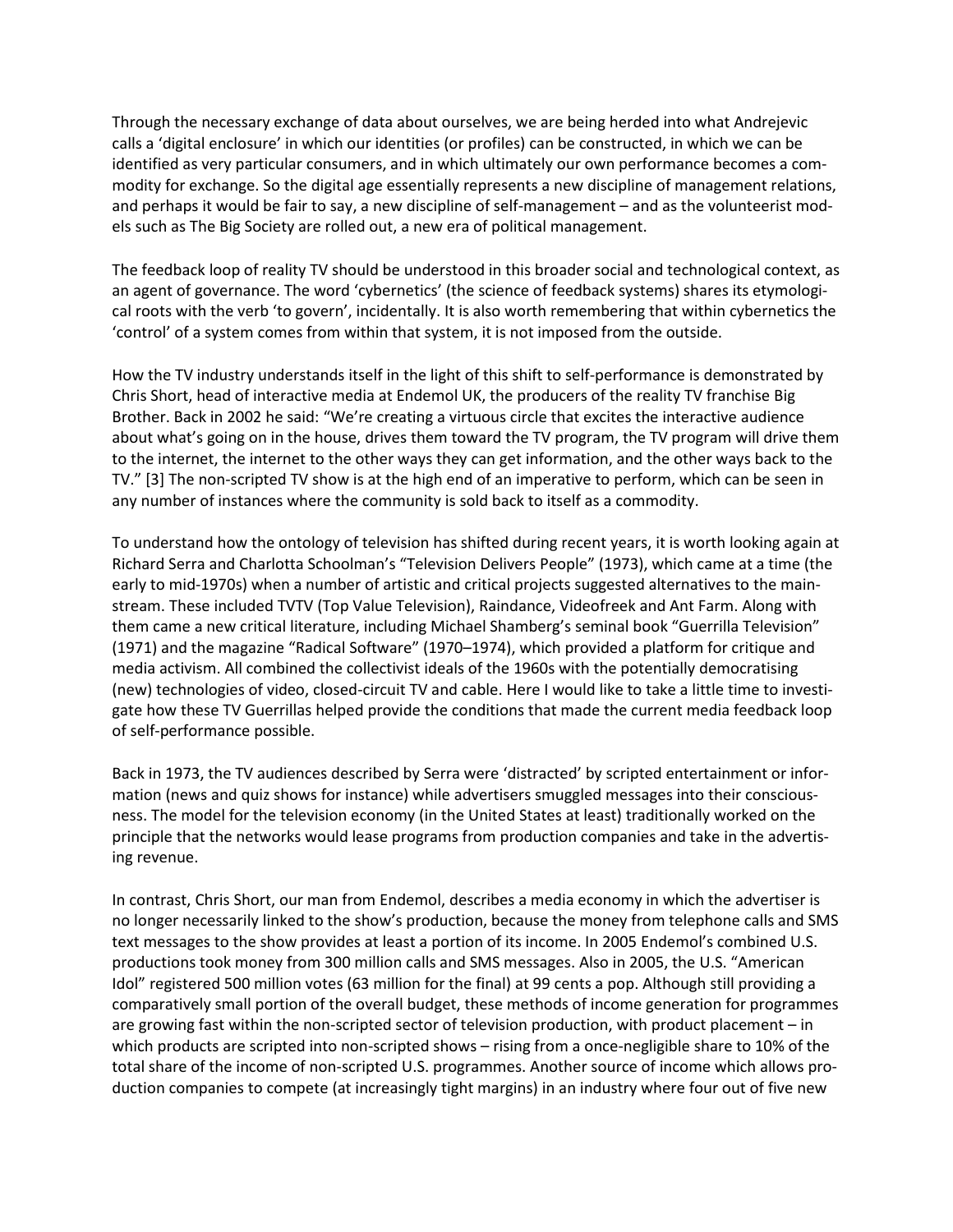shows fail, is the sale and export of formats in which the 'playbook' and the 'coach' are provided on a franchise basis (the European companies Endemol and FreemantleMedia are very successful at this). [4]

The radical change in the network-advertiser system, which served the industry for decades, is graphically illustrated by the example of the reality TV hit show "Survivor." In 2002 CBS agreed to share the advertising revenue from "Survivor" with its producer, Mark Burnett, who also agreed to pre-sell the sponsorship. Burnett secured eight advertisers who each paid \$ 4 million for each show. This was a combination of product placement, commercial time and a link through the website. By contrast, the last season of "Friends," which was produced by Warner Brother for NBC, cost \$ 7.5 million dollars per episode, with \$6 million going to the six principal actors.

"Survivor" wasn't only cheap to produce (a reality TV show cost \$ 700,000 – \$ 1,250,000 per hour at the time) and effective at generating advertisement revenue, it was also popular, even outperforming NBC's highly popular and hugely expensive "E.R." in ad revenue. The success of the new model represented a tipping point for the broadcasters, and by 2005 20% of primetime programme hours consisted of nonscripted content. This 'Wild West' of television is funded through an increasingly diverse mix of sources, from SMS to product placement and online advertising through web sites that feed into the TV show. Furthermore, increasingly sophisticated techniques for analysing how effective a particular advert might be, have resulted in more diverse and sophisticated targeting strategies by advertisers; a process that will certainly be intensified and refined even further using profiling work from Google and Facebook. [5]

It's ironic that the abolition of the space between production and consumption – which we now see happening as viewers provide funds for production via phone calls to the show, as well as their onscreen and online presence while they deliberate the fate of a particular contestant – was the dream of the architects of the critical, self-initiated media that grew out of the counterculture of the 1960s. They wanted to see the end of the grip, which the networks and advertisers held over the industry. Central to this critique was the notion that in order to break the circuit of monopoly of production, it was necessary to dive into the feedback loop of self-production. Indeed, the rise of the participant – the self-performing subject – is no coincidence in an economy where visibility itself has become a commodity.

In the July 1968 supplement of the Whole Earth Catalog, Ant Farm published their text on the "Cowboy Nomad" in which they cast themselves as cybernetic cowboy prophets of the future technological revolution:

YET THERE ARE COWBOY NOMADS TODAY, LIVING IN ANOTHER LIFE STYLE AND WAITING FOR ELEC-TRONIC MEDIA, THAT EVERYONE KNOWS IS DOING IT, TO BLOW THE MINDS OF THE MIDDLE CLASS AMERICAN SUBERBANITE. WHILE THEY WAIT THE COWBOY NOMADS (OUTLAWS) SMOKE LOCO WEED AROUND ELECTRIC CAMPFILES. [6]

Michael Shamberg, in "Guerrilla Television" (1971) wrote about how the feedback technology of TV might be used to break the stronghold the networks and advertisers held over the minds of viewers back in the early 1970s: "[strategies] might include tactics like going out to the suburbs with video cameras and taping commuters. The playback could be in people's homes through their normal TV sets. The result might be that businessmen would see how wasted they look from buying the suburban myth." [7]

For both Ant Farm and Shamberg, the subject ready for change is 'the corporation man,' the individuals conditioned by the commodity-centred media to accept their hollow existences and to throw in their lot with the commodity. This is the endpoint of spectacular media: the message (the advert) stops when it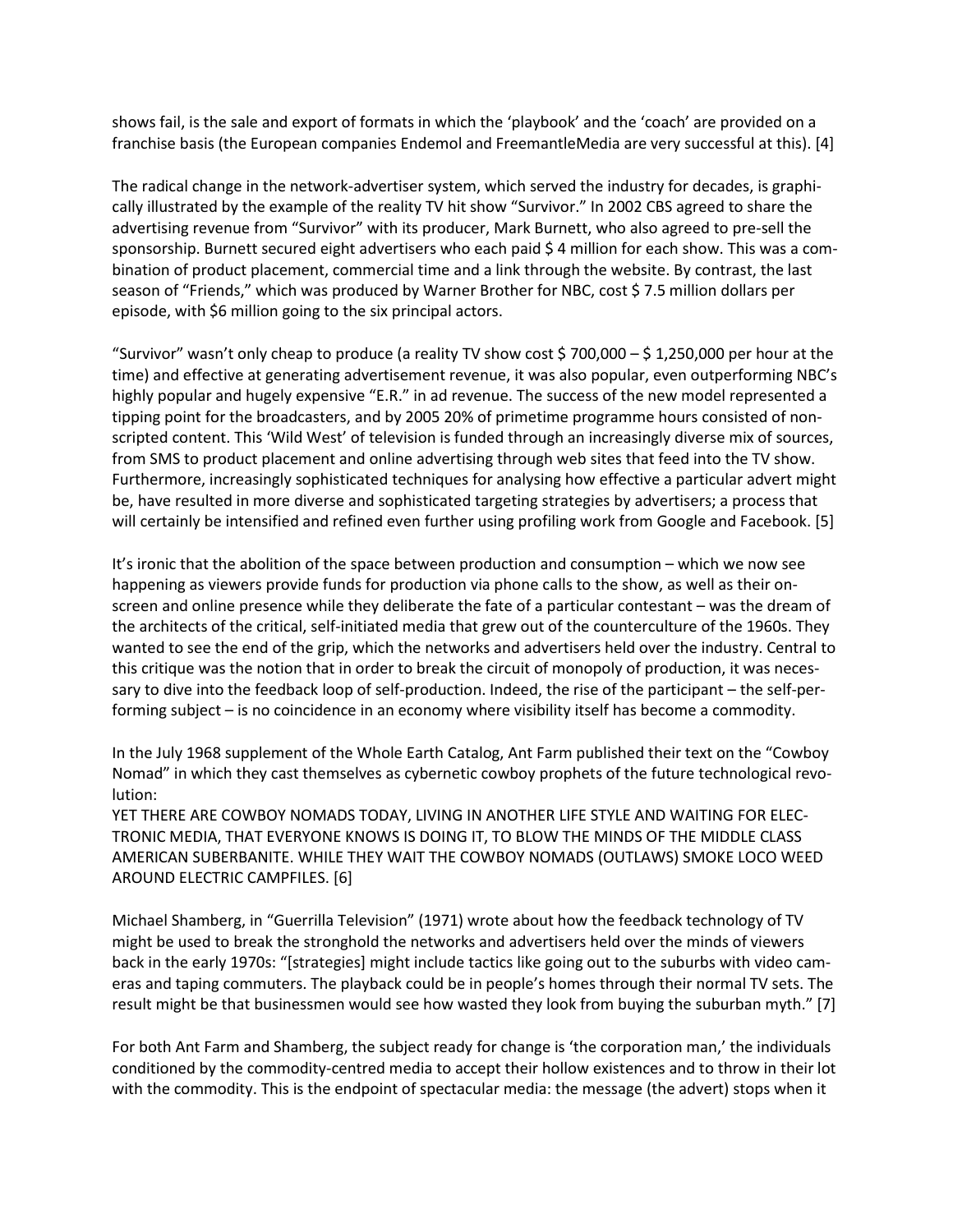hits the consciousness of the consumer, who, intoxicated by the spirit of bad faith, will go forth and buy stuff.

Both Ant Farm and Shamberg understood that in order to break the hold of monopoly, it was necessary to include the viewer into the feedback loop of production: making the viewers visible to themselves would create a shift in the economic logic of the media. The understanding of TV as a feedback mechanism that could 're-form' an individual's behaviour had already been appreciated by social psychologist Stanley Milgram, who conducted the infamous "obedience to authority" experiment in 1961. Milgram was greatly influenced by Allen Funt's "Candid Camera" (perhaps the TV format closest to present-day shows). [8]

So how do we explain the schizophrenia of a radicalism that mistrusted (monopoly) technology, and a radicalism that looked to technology for the solution?

Fred Turner's book "From Counterculture to Cyberculture" distinguishes two political trends that emerged in the United States during the 1960s. These can be broadly categorised as the 'new left' and the 'counterculture'. The new left emerged from the civil rights and anti-war movements. This group understood the world as driven by the material realities of class, race and labour. The second group, the counterculture, emerged from a heady blend of beatnik literature and cybernetics, which understood individuals and systems (including ecological systems) as components of networks that exchanged information with others. In this scheme, the media could be understood as a media-ecology, the evolution of which could be redirected. Those experimenting with LSD understood the drug as a technology of the self, as a form of software that could change the program of a group or an individual.

The underlying philosophy of the network was also a major inspiration for the 700,000 individuals who set up a series of communities throughout the United States between 1967 and 1971. [9]

By the early 1970s, cybernetic ideas were axiomatic amongst the media activists who had grown through the counterculture of the 1960s; the Portapak and video represented new tools that would extend the scale of human potential, just as every other new technology had done before, while loopholes in licensing regulations (in relation to the new technology of cabal) allowed for new modes of production. As Ant Farm put it, riffing on media theorist Marshall McLuhan's idea of the global village: HOW LONG WILL IT TAKE THE LAG IN OUTLOOK AND CONSCIOUSNESS TO WHIPLASH FITTING THINKING/IDEAS TO TECHNOLOGICAL CAPABILITIES. [10]

Shamberg, in "Guerrilla Television," made the radical distinction between a materialist left and a cybernetically inclined left: "True cybernetic guerrilla warfare means re-structuring communications, not capturing existing ones" [11] while Timothy Leary, championing the new technology of mind-expanding drugs, stated that "[People should]…drop out, find their own center, turn on, and above all avoid mass movements, mass leadership, mass followers." [12] The imperative for the individual to re-program (rather than for the masses to revolt) reaches its technocratic extreme with Buckminster Fuller's assertion that "revolution by design" will mean that "politics will become obsolete." [13]

During the 1960s and 70s, European media critique (grounded in Marxism) tended to emphasise the alienation engendered by the mass media – the distance between the viewer and the shining world of